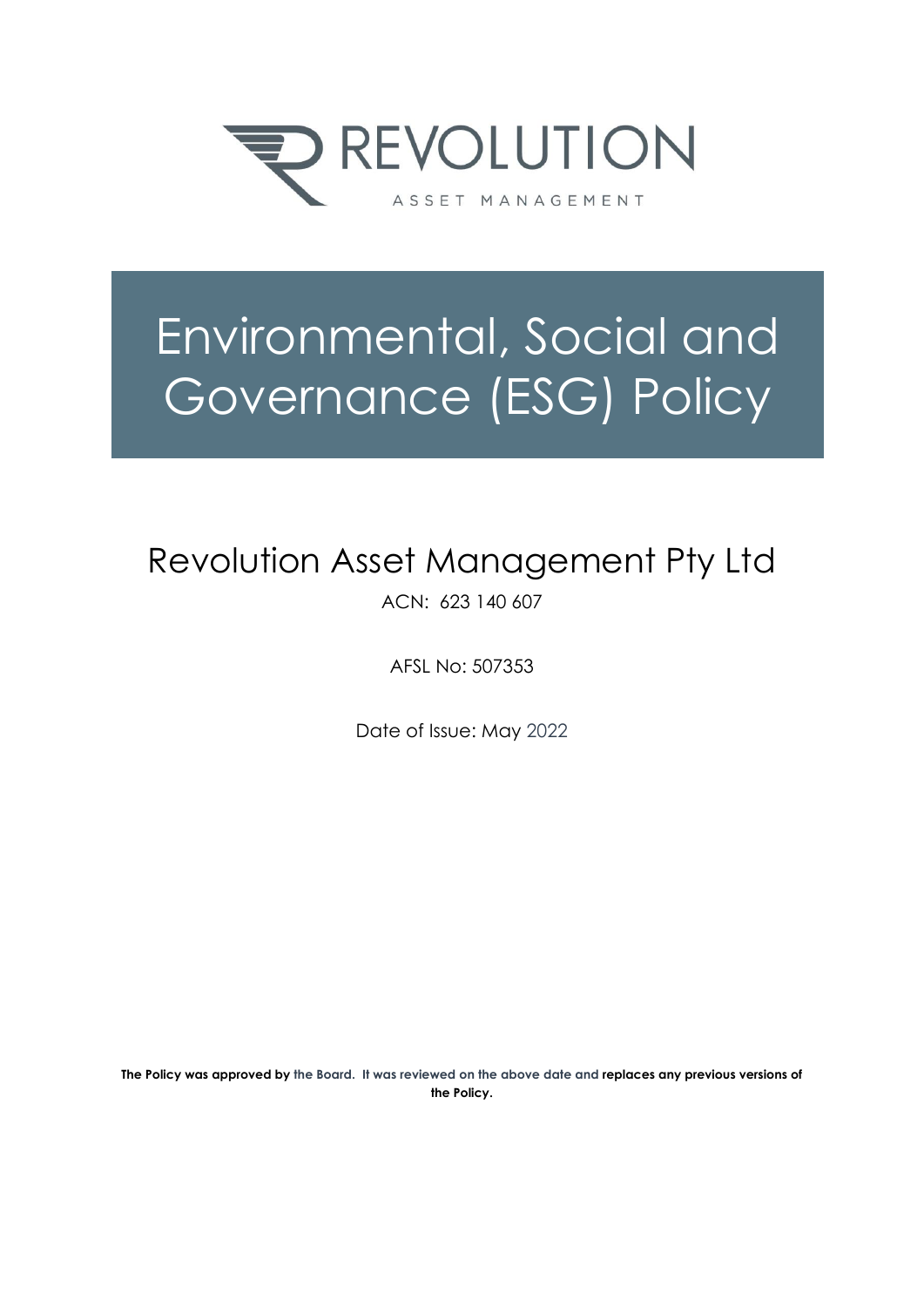## **Table of Contents**

| -1 |  |  |  |  |
|----|--|--|--|--|
| 2  |  |  |  |  |
| 3  |  |  |  |  |
| 4  |  |  |  |  |
|    |  |  |  |  |
| 1  |  |  |  |  |
| 2  |  |  |  |  |
| 3  |  |  |  |  |
| 4  |  |  |  |  |
| 5  |  |  |  |  |
| 6  |  |  |  |  |
| 7  |  |  |  |  |
| 8  |  |  |  |  |
| 9  |  |  |  |  |
|    |  |  |  |  |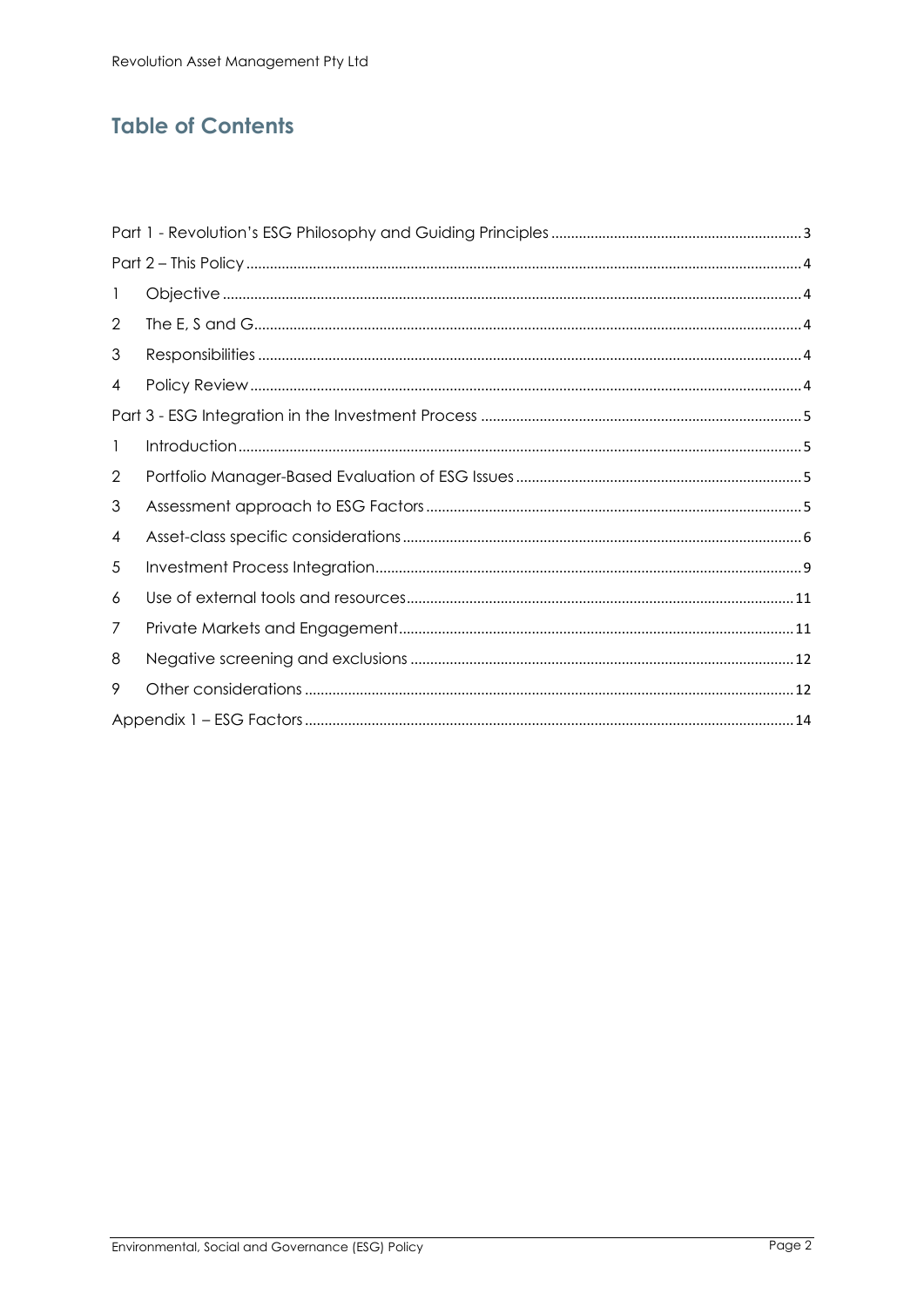## <span id="page-2-0"></span>**Part 1 - Revolution's ESG Philosophy and Guiding Principles**

#### **Revolution Asset Management Pty Ltd (Revolution) recognises its duty to behave responsibly in its business activities of making sound investment decisions which are cognisant of a responsible investment (RI) approach to Environmental, Social, and Governance (ESG) principles**

#### **Revolution acknowledges its duty in stewardship of capital.**

Investment managers inherently play a key role in directing capital resources in the economy. The responsible allocation, management, and oversight of capital creates long term value for clients and their ultimate beneficiaries, as well as the broader economy and society.

#### **ESG factors can directly influence the ability to create or preserve economic value.**

Revolution believes that a lack of focus on ESG principles has the potential to negatively impact an organisation's ability to create or preserve economic value, as well as environmental and social value for itself, its stakeholders and the wider community.

#### **ESG risks are a core component of credit assessment.**

Holistic risk assessment is fundamental to any credit assessment which lowers the risk of default or rating downgrade.

It is critical that Revolution identifies investments in companies that present higher ESG risks, as they are can potentially suffer underperformance and cause risks to the wider community, whilst generating negative publicity for themselves and their stakeholders. Once ESG risks are identified, Revolution can then determine whether these risks can be managed or mitigated, or otherwise avoided altogether by not proceeding with the investment.

#### **Private markets allow for engagement and positive influence.**

Revolution believes that encouraging portfolio companies to adopt sound ESG practices may improve governance and sustainability of businesses, ultimately leading to better performing investments that deliver value to our investors and positively contribute to broader objectives of society.

#### **Revolution is committed to the Principles of Responsible Investment.**

In line with our philosophy, Revolution has formally committed to the UN PRI and became a signatory to the PRI in June 2019.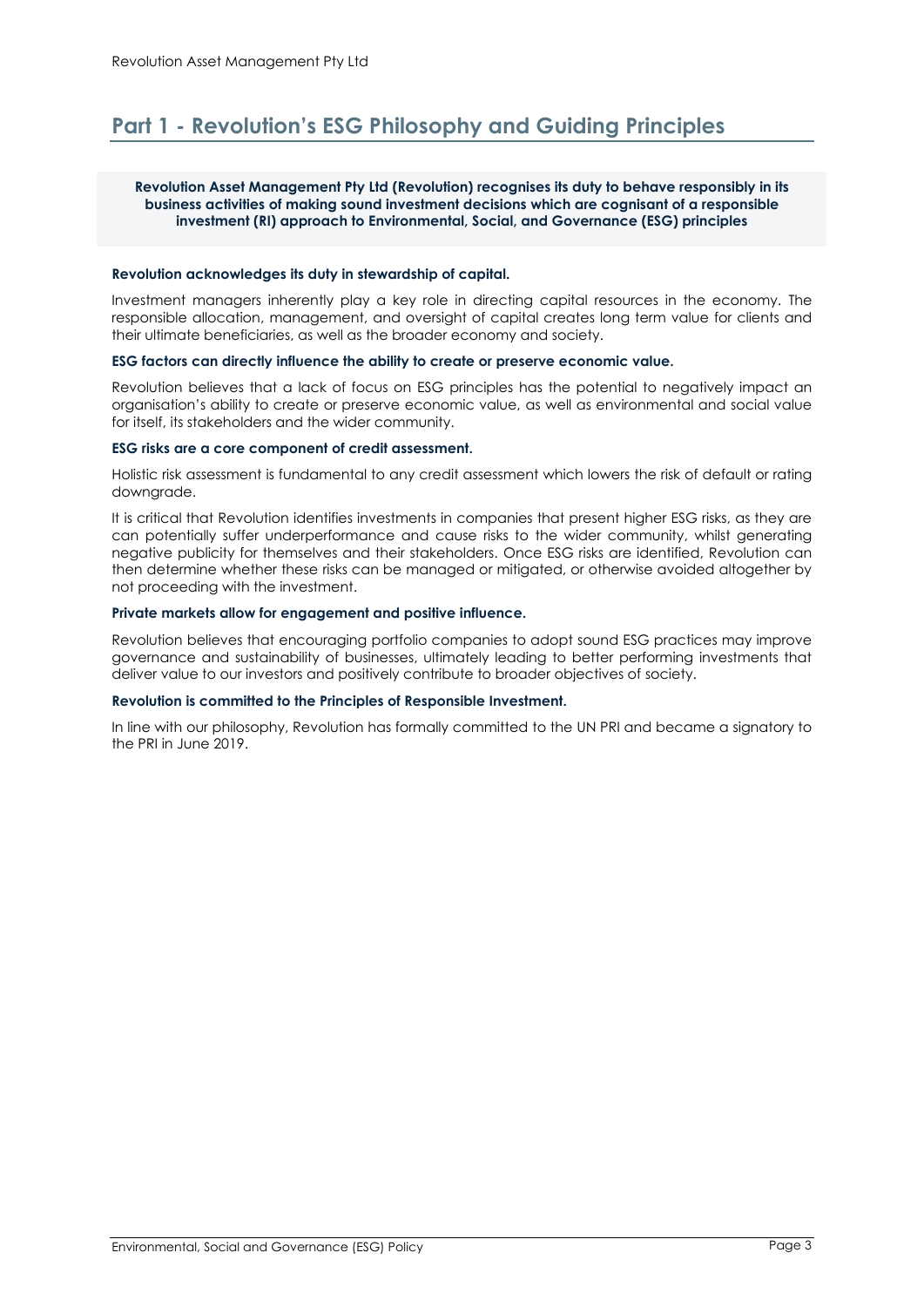## <span id="page-3-0"></span>**Part 2 – This Policy**

#### <span id="page-3-1"></span>**1 Objective**

The objective of this policy is to provide guidelines for Revolution Portfolio Managers to effectively evaluate key ESG considerations throughout Revolution's Investment process.

The investment process, with embedded ESG policy framework, will ensure that ESG principles are considered at all stages from initial screening, due diligence, approval and ongoing monitoring.

## <span id="page-3-2"></span>**2 The E, S and G**

The ESG factors considered can vary significantly depending upon each individual investment.

Appendix 1 provides a list of common factors that may be considered in the course of ESG evaluation. These factors are non-exhaustive but serve as a guide for Revolution Portfolio Managers

#### <span id="page-3-3"></span>**3 Responsibilities**

All investments that are assessed and ultimately approved will incorporate ESG considerations as part of the formal Investment Approval by the Investment Committee.

It is the responsibility of all members of the investment team and, ultimately, the Investment Committee to assess ESG factors in relation to investments made by the firm.

Given that Revolution is a small boutique investment manager, it does not have a dedicated ESG team but has nominated ESG Champions within the firm. The objective of the ESG Champions is to ensure appropriate assessment, transparency, and comparability by setting ESG-related hurdles across each potential investment.

ESG Champions have the following additional responsibilities beyond the general integration of ESG considerations in credit risk assessment which are required by all members of the investment team:

- reviewing ESG risks related to each investment proposed to the Investment Committee
- continuing education and awareness of evolving ESG landscape and issues, to be reflected in the individual's annual training register
- ownership of UN PRI developments and responsibility for the annual PRI reporting submission process

ESG Champions and all staff are encouraged to take up formal ESG training. Revolution will support such training if deemed appropriate for the staff roles and responsibilities.

ESG will be formally incorporated into individual performance discussion and forms a part of variable remuneration of all members of the investment team; and will carry relatively higher weight in the performance assessment and variable remuneration of nominated ESG Champions.

#### <span id="page-3-4"></span>**4 Policy Review**

This ESG Policy will be refined on an ongoing basis as appropriate and will be reviewed formally at least annually by the Investment Committee.

Following a periodic review and endorsement of the Policy by the Investment Committee, the Board is ultimately responsible for approval of this Policy.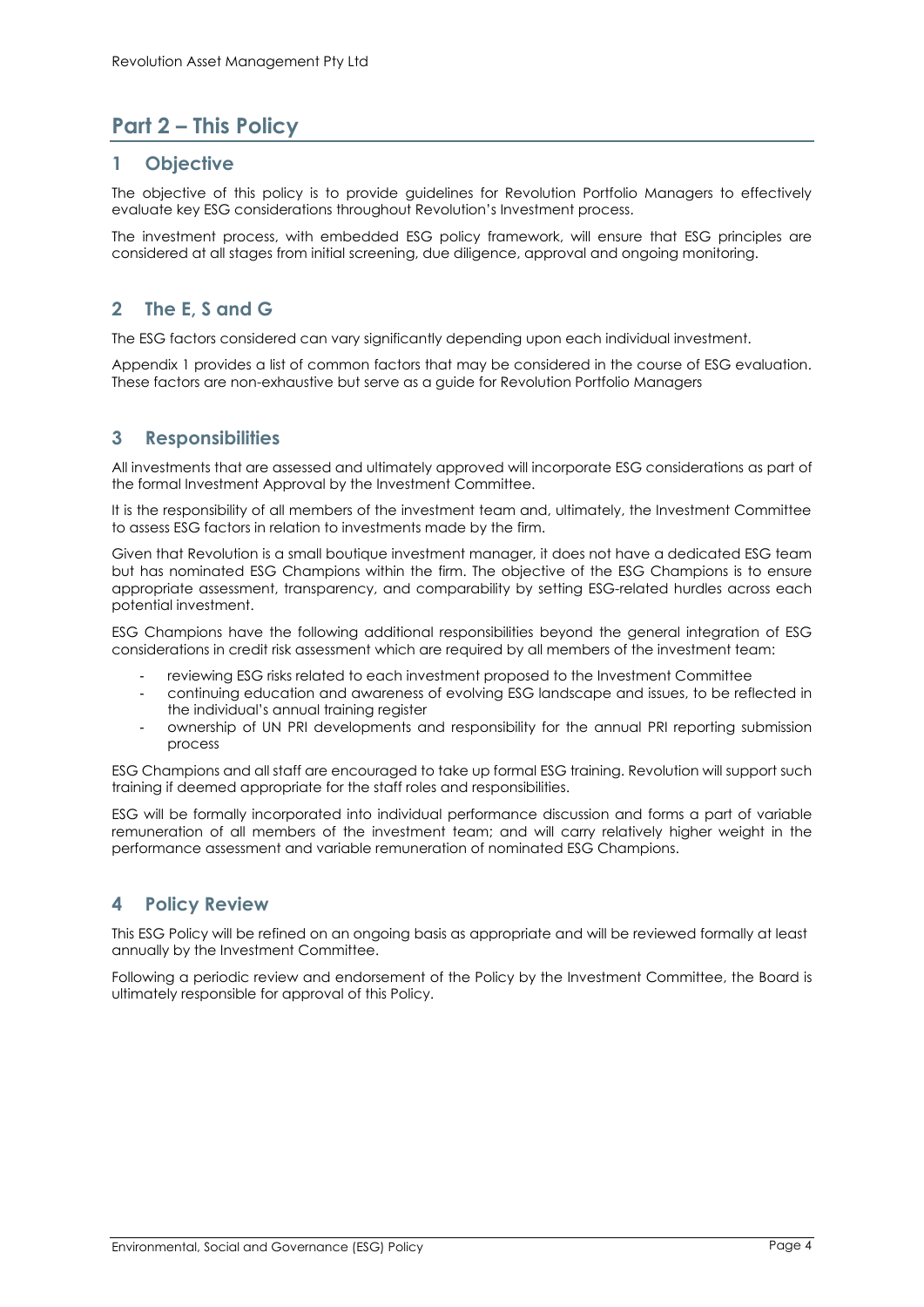## <span id="page-4-0"></span>**Part 3 - ESG Integration in the Investment Process**

#### <span id="page-4-1"></span>**1 Introduction**

Revolution Asset Management Pty Ltd ('Revolution') is a specialist private debt manager which has embedded the analysis of ESG risks into its investment process. We believe that companies that do not effectively manage these areas of their businesses could experience underperformance and, hence, have a higher probability of default or stress under their loan agreements.

ESG risks have the potential to materially impact the cashflows and the risk assessment of a company over the term of the lending facility and, hence, must be assessed as part of the investment process for all investments made by Revolution.

Revolution's approach to ESG integration is expected to not only benefit its clients but may have a positive impact on society and the environment.

#### <span id="page-4-2"></span>**2 Portfolio Manager Evaluation of ESG Issues**

The evaluation of ESG issues is undertaken by the Portfolio Manager responsible for the assessment of the proposed investment.

It is Revolution's philosophy that ESG risks are a core component of overall credit risk. Therefore, the evaluation of ESG issues forms an essential part of the Portfolio Manager's overall assessment of an investment. Revolution also believes that the Portfolio Manager's responsibility for ESG results in the strongest form of integration in the investment process and outcomes.

The Portfolio Manager is supported by the ESG Champions who will further review all investments from ESG standpoint, with the objective to ensure that all ESG-related considerations have been identified and addressed.

### <span id="page-4-3"></span>**3 Assessment approach to ESG Factors**

Revolution integrates material ESG factors into the credit assessment of each potential investment. Each investment is assessed on a case-by-case basis.

Material ESG issues/factors identified may result in specific mitigation strategies, higher required rate of return or in some cases, exclusions of investments on ESG grounds.

#### **3.1 Environmental**

Portfolio Managers review environmental issues associated with their sponsors/issuers and assess whether the issue is likely to have an impact on their ability to generate cashflows over the life of the proposed transaction. Where a material Environmental issue, in the opinion of the Portfolio Manager, is likely to impact cashflow modelling forecasts, this will lead to either specific mitigation strategies, repricing of the risk, reduced investment allocation or declining the transaction.

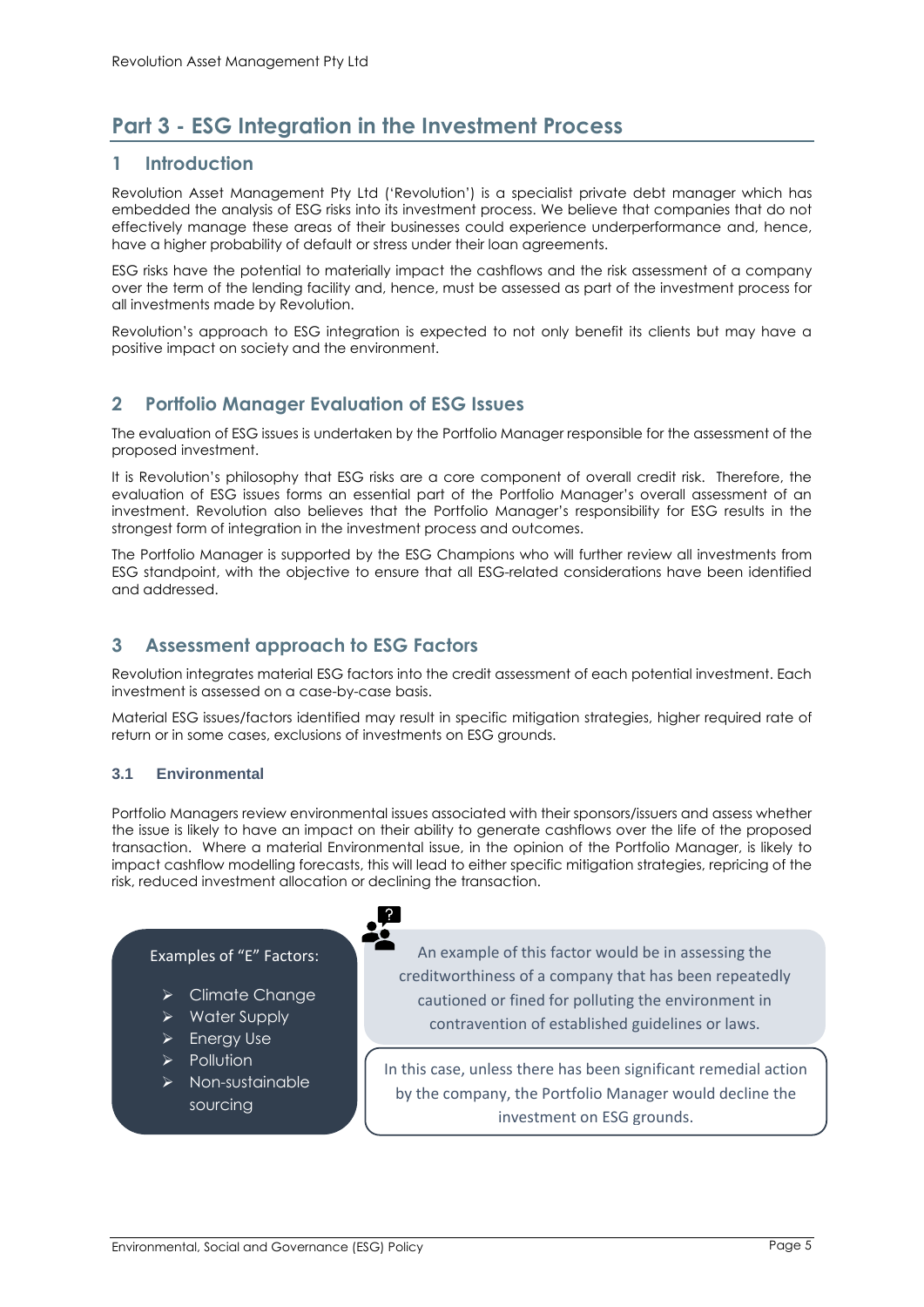#### **3.2 Social**

Portfolio Managers review social issues associated with their sponsors/issuers and assess whether the issue is likely to have an impact on their ability to generate cashflows over the life of the proposed transaction. Where a Portfolio Manager judges that a material Social issue is likely to impact cashflow modelling forecasts, this will lead to either specific mitigation strategies, repricing of the risk, reduced investment allocation or declining the transaction.



An evaluation of an issuer's governance structure is also an integral part of the ESG assessment performed by Revolution Portfolio Managers. Portfolio Managers review governance issues associated with their sponsors/issuers and assess whether the issue presents a risk to their ability to generate cashflows over the life of the proposed transaction. Where a Portfolio Manager judges that a material Governance issue is likely to impact cashflow modelling forecasts, this will lead to either specific mitigation strategies, repricing of the risk, reduced investment allocation or declining the transaction.

Examples of "G" Factors: ➢ Board Independence ➢ Bribery and corruption ➢ Shareholders' rights An example of this factor would be in assessing the creditworthiness of a company where history of negative audit opinion or weak internal processes have been discovered. In this case, unless there has been significant remedial action by the company, the Portfolio Manager would decline the investment on ESG grounds.

#### <span id="page-5-0"></span>**4 Asset-class specific considerations**

Revolution's investment universe is very broad, comprising the sectors of leveraged buyout (LBO) debt, real estate finance and asset- backed securities (ABS).

#### **4.1 LBO**

Intensive credit analysis is conducted having regard for industry, market position, quality of management/sponsor, competitive advantage and barriers to entry in the case where a loan is being assessed.

In the course of due diligence, ESG factors are assessed at three levels from industry/sector, company/issuer to the deal structure and documentation. The overall ESG assessment includes the impact of any mitigating factors.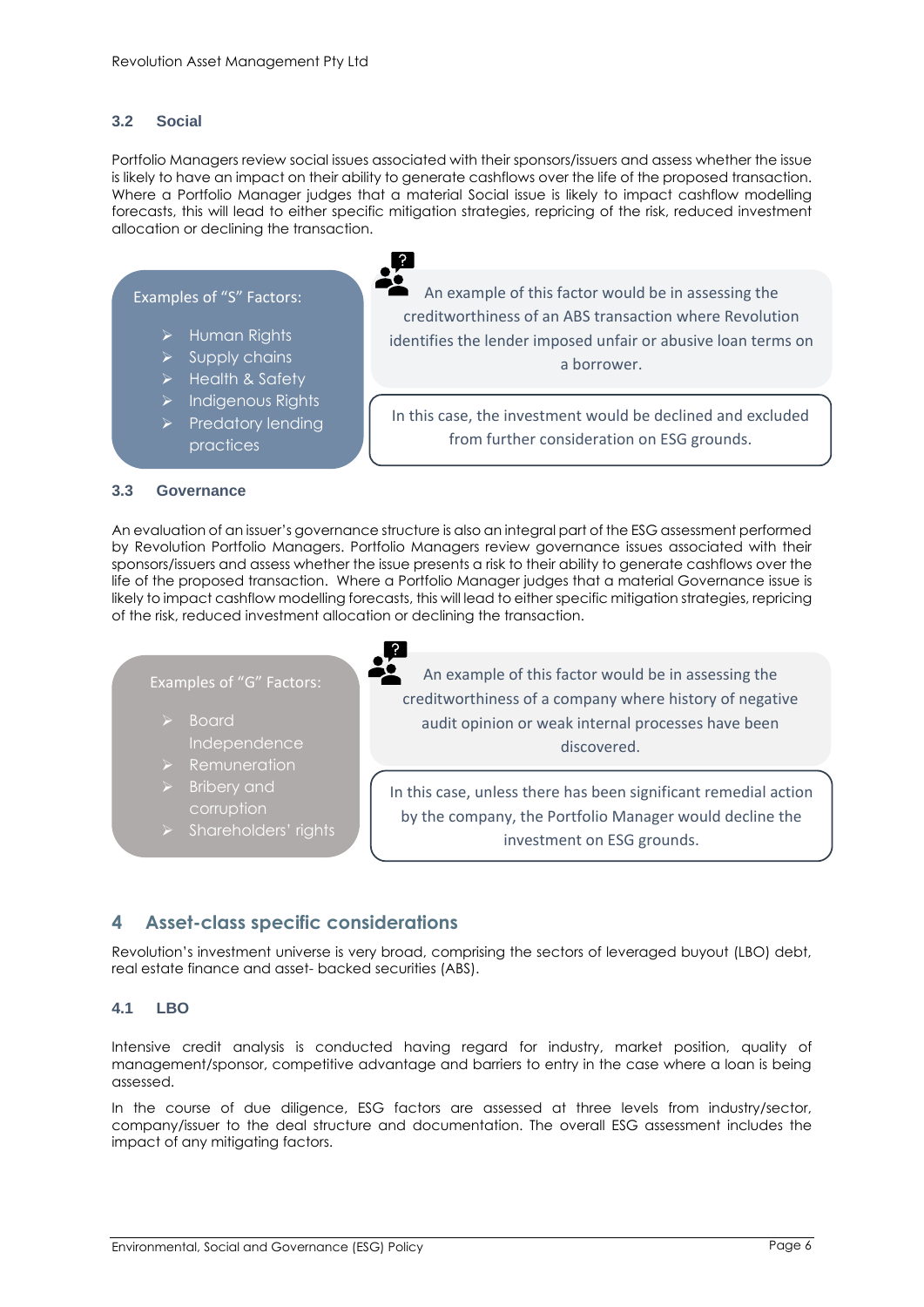

The Portfolio Manager will consider questions such as, but not limited to, the following:

- $\checkmark$  Is there a risk of the asset being stranded given its industry or company-specific circumstances?
- $\checkmark$  Does the business engage in poor labour practices such as use of child labour, discrimination, underpayment of employees, or are there work health and safety concerns?
- $\checkmark$  Is the business a large CO2 emitter? How does it manage its energy consumption, water usage? Does it recycle? What initiatives has it taken to improve its environmental footprint?
- $\checkmark$  Is the business transparent with its disclosure to customers? Is there a product recall risk? Is there a risk of data breach incident?
- $\checkmark$  What is the strategy of the company? Does the management and sponsors have strong track record in managing the company? Is the Board independent and does the Board have appropriate oversight of management activities?
- $\checkmark$  What is the track record of the sponsor with respect to financial policy and creditors?
- $\checkmark$  Has the financial reporting been transparent and timely, and does it provide sufficient detail?

Example of an LBO ESG issue and related action may be as follows:



Discovering that the investee company utilises child labour.

The proposed investment would be excluded on the grounds of breaching its social responsibility to the community.

#### **4.2 Real Estate Debt**

Intensive credit analysis is conducted on both the asset and underlying tenants which include, the asset type and grade, asset condition and location, occupancy and lease profile, key tenant credit and financial profiles, any tenant or industry concentrations as well as key tenant industry dynamics in the case where a loan is being assessed.

In the course of due diligence, ESG factors are assessed at three levels from the specific asset, underlying tenants to the deal structure and documentation. The overall ESG assessment includes the impact of any mitigating factors.

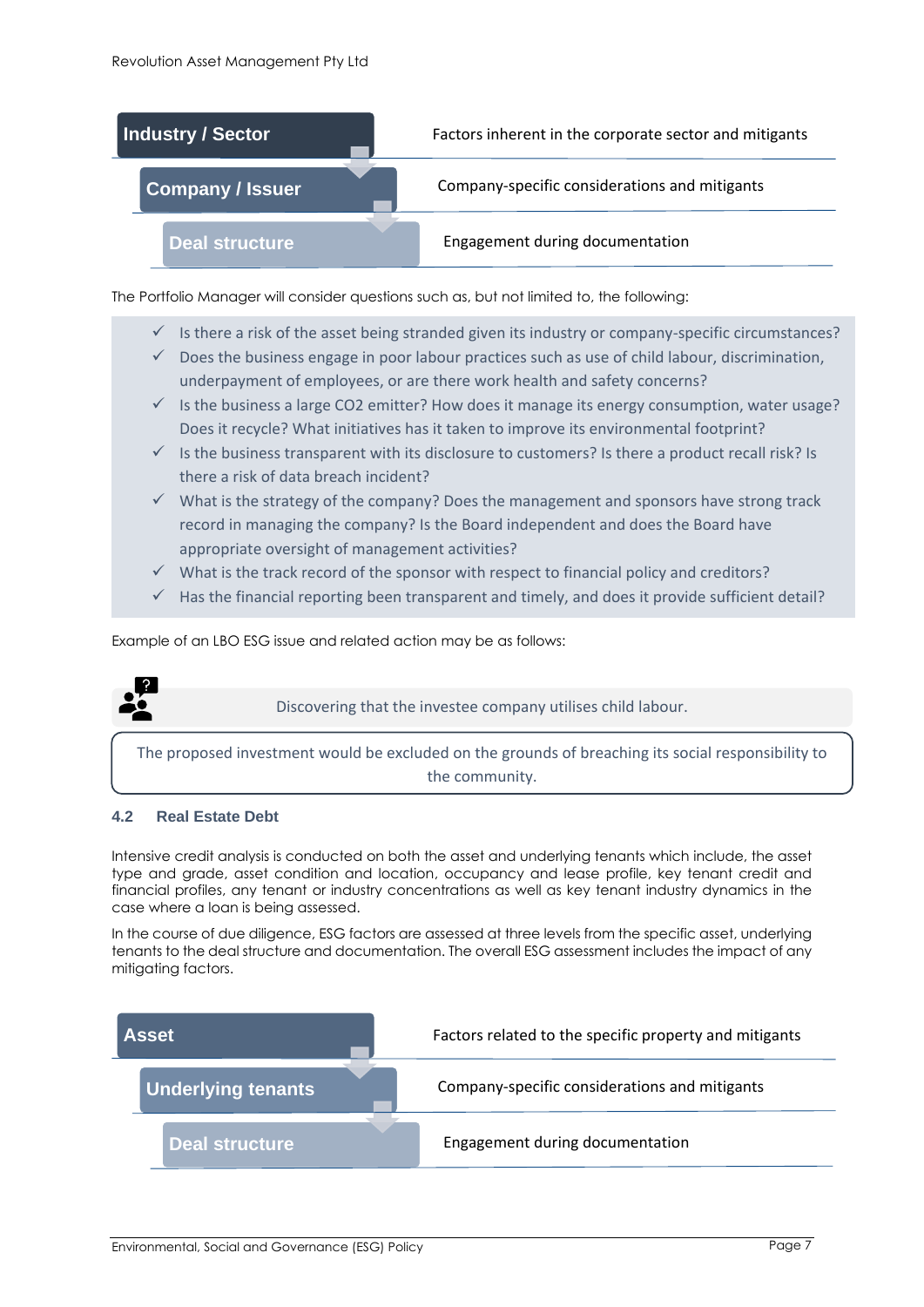The Portfolio Manager will consider questions such as, but not limited to, the following:

- $\checkmark$  What is the primary use of the property? Is there any secondary use? What is the history of the property use? Are any of the present or past operations sensitive to specific E, S or G risks? If so, how has this been managed?
- $\checkmark$  Is the property at risk from physical climate-related risks?
- $\checkmark$  Who are the property tenants? Are any tenants operating in sensitive industries?
- $\checkmark$  Is there any external efficiency rating such as Green Star / NABERS rating?
- $\checkmark$  Has the asset owner taken actions to improve energy efficiency over time?
- $\checkmark$  Is the security and safety of the building appropriate?
- $\checkmark$  Have there been any incidents on the property? Are there policies in place that mitigate hazards?
- $\checkmark$  Is there an appropriate level of insurance? Are there any key exclusions due to propertyspecific considerations? Have there been any key insurance events?
- $\checkmark$  What is the track record of the property owner and property manager?
- $\checkmark$  Does the property comply with all regulatory requirements?
- $\checkmark$  Is the asset externally independently valued? How frequently? Are financial statements audited?

Example of a Real Estate Debt ESG issue may be as follows:



Assessing the property as high carbon emitter due to low energy efficiency.

The Portfolio Manager would engage with the asset owner to understand any progress made to date and discuss any targets required to be set as a condition of funding. If satisfied, the Portfolio Manager could proceed with the investment, provided set improvement targets are reported on and monitored. If not satisfied, the investment would be declined on ESG grounds.

#### **4.3 ABS**

In the case of an ABS transaction, key drivers such as quality of origination, underwriting processes and systems, and historical track record are assessed. This assessment is then considered alongside the structural elements of the transaction in order to ultimately determine the sufficient level of credit enhancement for each tranche in the ABS transaction.

In the course of due diligence, ESG factors are assessed at three levels from the issuer/servicer of the transaction, the underlying collateral pool and the assets they are secured against, and the deal structure and documentation. The overall ESG assessment includes the impact of any mitigating factors.

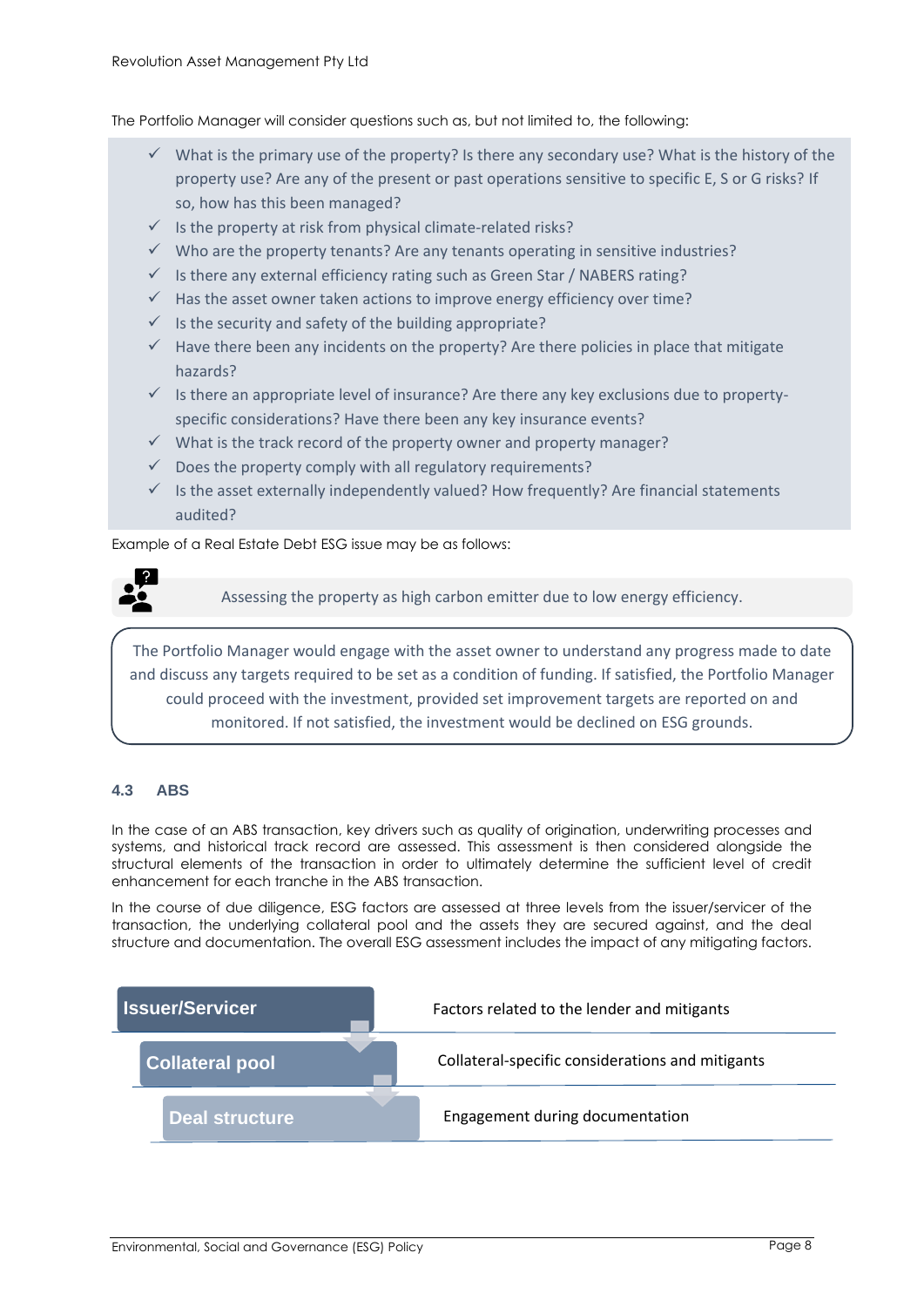The Portfolio Manager will consider questions such as but not limited to the following:

- $\checkmark$  What is the originator's business model? How are brokers and underwriters incentivised?
- $\checkmark$  What is the originator's lending approach? What are the credit policies?
- $\checkmark$  Are the lender's procedures in accordance with responsible lending regulation? Does the originator have a track record of customer complaints and adverse results from AFCA?
- $\checkmark$  What is the originator's loan underwriting process? What credit checks are performed on each borrower? How do they ensure that the customer can adequately service the loan?
- $\checkmark$  Are selected loans adhering to the set credit lending criteria?
- $\checkmark$  What is the product disclosure to the end consumer? Is there a risk of mis-selling?
- $\checkmark$  Is the collateral pool at risk of physical climate-related risks (eg. rising sea levels, bushfire)?
- $\checkmark$  Is the collateral pool at risk of being stranded?
- $\checkmark$  What disclosure and reporting does the servicer provide? Are the loans audited? Is the reporting audited?
- $\checkmark$  Is there an independent trustee? Who is the backup servicer?
- $\checkmark$  Does the legal structure adequately protect noteholder interests and position in the capital structure?

Example of an ABS ESG-issue may be as follows:

The servicer of an ABS warehouse is found to be engaging in predatory lending.

The proposed investment would be breaching its social responsibilities and be excluded.

#### <span id="page-8-0"></span>**5 Investment Process Integration**

ESG risks are a specific form of risk, inherent in any company or issuer. ESG factors are key to the credit assessment and are considered at the following stages of the investment process:



#### **5.1 First Stage Assessment: Transaction Sourcing**

The first step in the assessment of ESG issues is to gather information on the underlying issuer/company that is seeking to issue the debt securities being considered and the industry/sector in which it operates.

Negative screening occurs at this stage for all issuers in accordance with Revolution's ESG exclusions (see Section 8 of this Policy).

At this stage, the following sources may be examined in the course of credit assessment, including with respect to ESG considerations:

- ➢ Independent due diligence reports that have been commissioned in relation to the proposed debt issuance;
- ➢ Management meetings;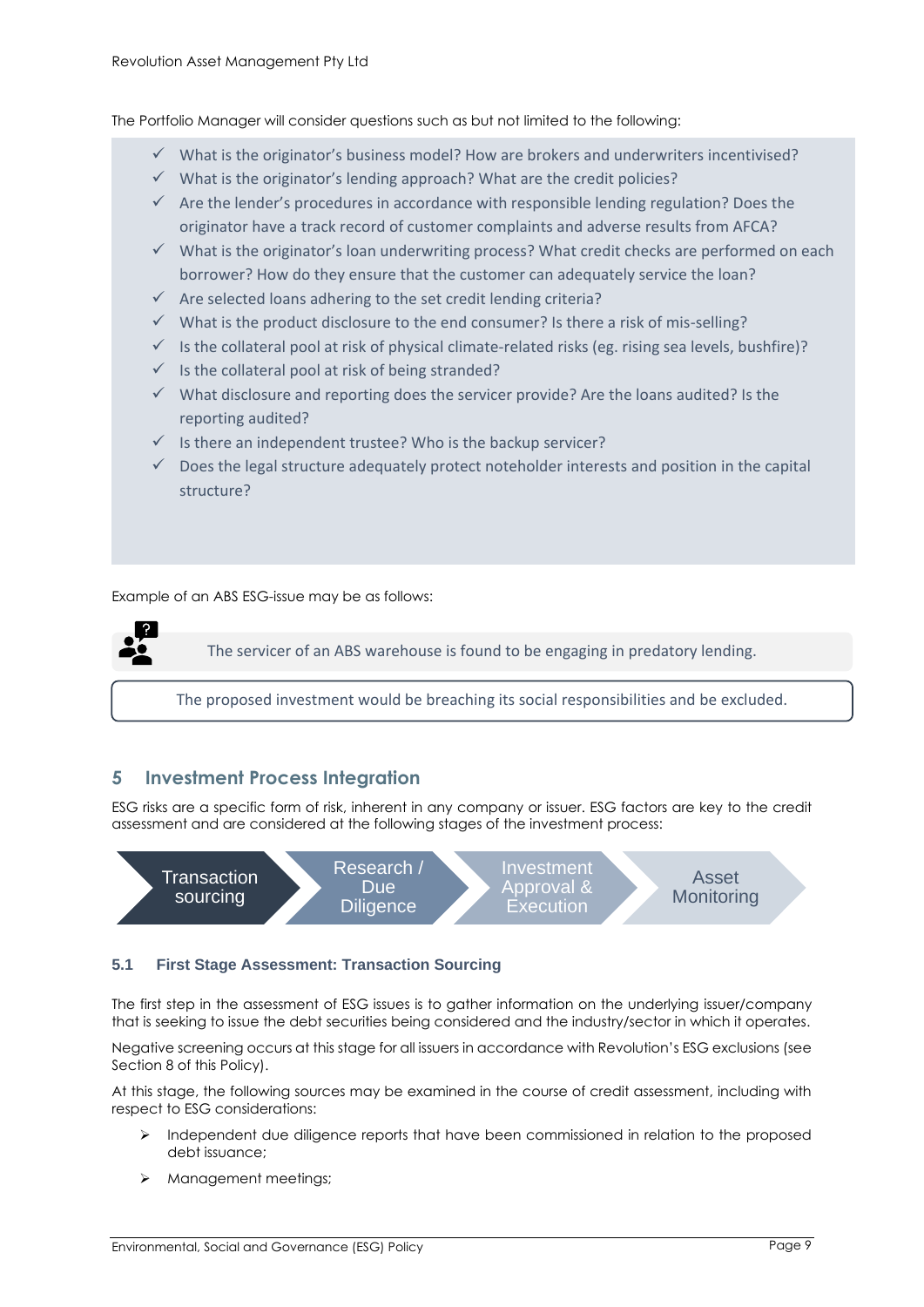- $\triangleright$  External research reports where available;
- $\triangleright$  Listed companies in the same sector/industry as well as their regulators and peers;
- ➢ External credit rating agencies including Standard and Poor's, Moody's and Fitch;
- ➢ Media sources including Bloomberg, Thomson Reuters, other news services and other online sources;
- ➢ Conduct searches for potential litigation, regulatory intervention, or disputes.

If material issues are identified at the origination and information collation stages, then this may result in the exclusion of an investment from further consideration. In circumstances where the investment is not excluded, it may impact the assessment of relative value at the second stage of assessment and ultimately, the required rate of return.

A key element early in the origination phase is the emphasis placed on the experience and credibility of both the Board and Senior Management. Revolution takes into account factors such as their ability to deliver on forecasts and strategy i.e. track record and reputation. This may be uncovered during the first stage, or subsequently in the second stage. Where possible, members of the Investment Committee will attend meetings with key management personnel in order to provide a qualitative assessment of the calibre of the management team. This evaluation of the Board and Senior Management is a key element in assessing governance risk.

#### **5.2 Second Stage Assessment: Research / Due Diligence**

The next phase of the Revolution investment process involves intensive research and due diligence.

Further information may be gathered regarding material ESG issues that may not have come to light during the First Stage assessment.

At this stage, the following sources may typically be examined in the course of credit assessment, including with respect to ESG considerations:

- ➢ Internal policies and practices;
- ➢ Engagement with management on strategy, risk management, specific ESG issues;
- the relative value of the proposed investment.

Should material ESG issues be identified during the due diligence, this may have the effect of excluding an investment from further consideration or in circumstances where the investment is not excluded, it may have an impact on the required rate of return. At this stage, ESG considerations could result in either the exclusion of a proposed investment or repricing of the investment.

Investments that look attractive post this Second Stage Assessment will advance to the final Investment Approval/Execution phase.

#### **5.3 Investment Approval / Execution**

The culmination of the extensive due diligence phase of the investment process is the preparation of a Revolution Investment Memorandum with a recommendation to the Investment Committee for approval and allocation of the investment.

The Investment Memorandum must include an analysis of relative value of the investment compared with other similarly rated and similar maturity investments in both the Australian and offshore markets.

The Portfolio Manager submitting the Investment Memorandum must ensure that the proposed investment meets all stated investment criteria and risk limits for the Fund into which the investment is to be made, including confirmation that the proposed investment is consistent with the firm's ESG policy.

Furthermore, in all Investment Memorandums for new investments presented to the Revolution Investment Committee, a section is devoted to an evaluation of ESG considerations that were assessed for the particular investment. Following best practice as defined by the PRI principles, the recommendation for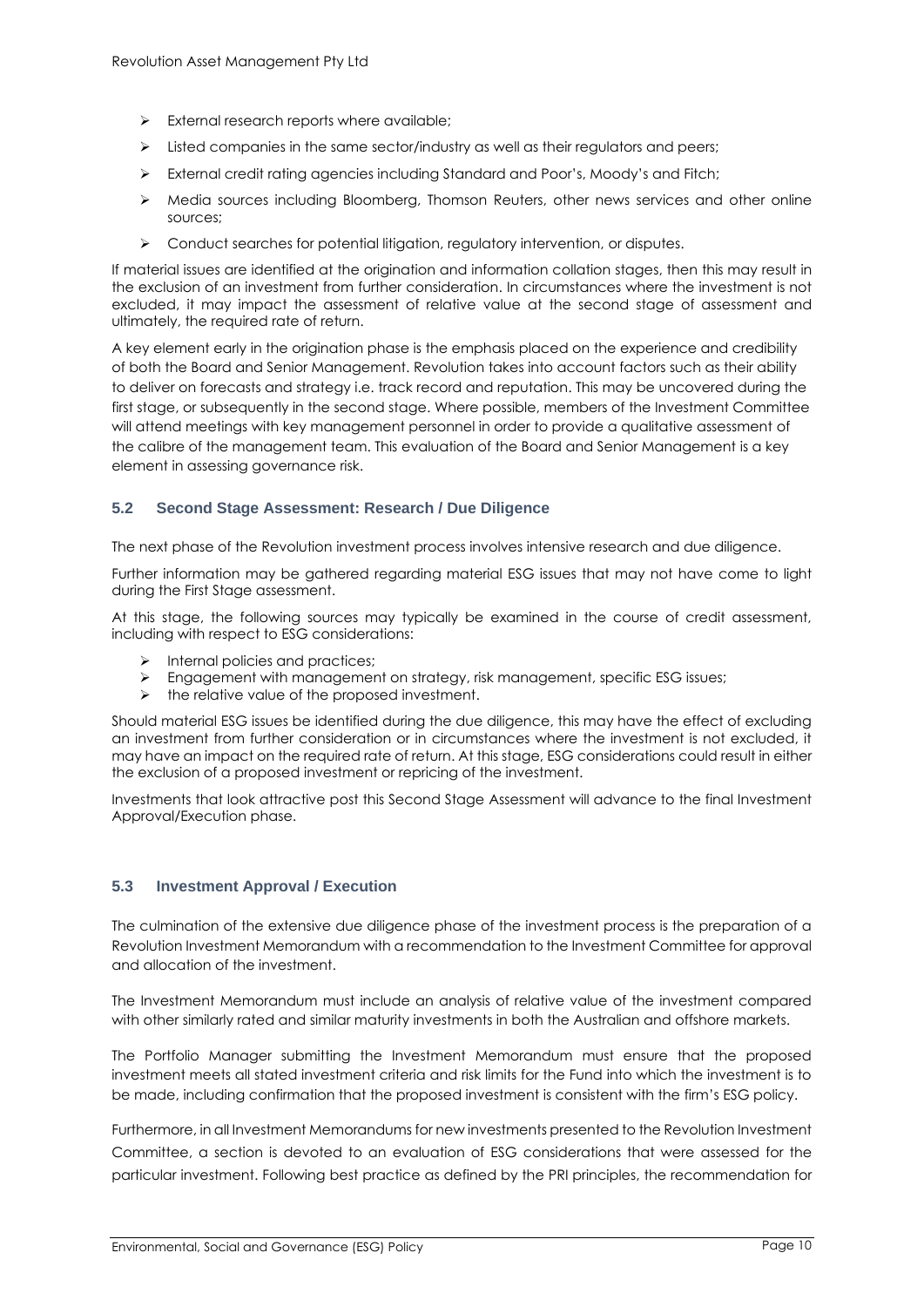approval of all investments will include a statement that all aspects of relevant ESG principles were assessed as part of the investment process and approval.

Additional ESG information may be derived from a number of areas and may be referred to by the Portfolio Manager:

- ➢ Broker/bank Research
- ➢ Regulatory Bodies
- ➢ Industry Bodies
- ➢ Investment Reports

As with the previous stages, the assessment of material ESG issues may impact the investment valuation and relative value. Should the ESG issue be material, the overall valuation of the investment may be affected post the Portfolio Manager's qualitative assessment of the issue.

Only after all aspects of applicable ESG risks are assessed is a new investment formally considered for approval by the Investment Committee.

#### **5.4 Asset Monitoring**

As private lenders, typically no secondary market exists for funded investments and once funded, Revolution's typically remains exposed to any asset until either maturity, early repayment, or refinance. Refinancing risk forms an important part of Revolution's considerations when assessing ESG risks.

While pre-investment phase is the key in assessing any ESG risks, all assets are closely monitored on an ongoing basis. The Portfolio Manager is responsible for monitoring of developments in the ESG profile of a company or any material ESG incidents.

The Investment Committee Portfolio Monitoring meetings incorporate discussions on ESG developments. An ESG update is also required as a part of each formal periodic credit rating review.

#### <span id="page-10-0"></span>**6 Use of external tools and resources**

Revolution complements its internal capability by utilising external tools and resources in its ESG analysis. This may include subscriptions to an independent ESG provider, external consultant, or freely available resources.

Key external resources periodically utilised in the Revolution's investment process include CDC Group ESG toolkit and Fitch ratings ESG sector guidelines.

#### <span id="page-10-1"></span>**7 Private Markets and Engagement**

Due to the private nature of assets, available information is often limited. This may be mitigated by an active engagement with the company. Being private lenders, Revolution enjoys direct access to company management and periodic interactions with the key executives as well as the sponsor.

Direct engagement can mitigate ESG risks through:

- Incentivising sustainability at the time of the transaction by
	- requiring higher rate of return for investment in investee companies with medium sustainability credentials, or
	- o declining access to capital to investee companies with weak sustainability
- close monitoring of company operations throughout the holding period, allowing for a prompt assessment of potential changes in the issuer's credit risk profile.

As a lender, Revolution is ultimately concerned about holistically and accurately assessing the credit risk profile of an issuer and mitigating any downside risk. Accordingly, the focus of ESG analysis is on identifying and mitigating potential significant incidents that can impact the creditworthiness of the issuer or the underlying collateral pool.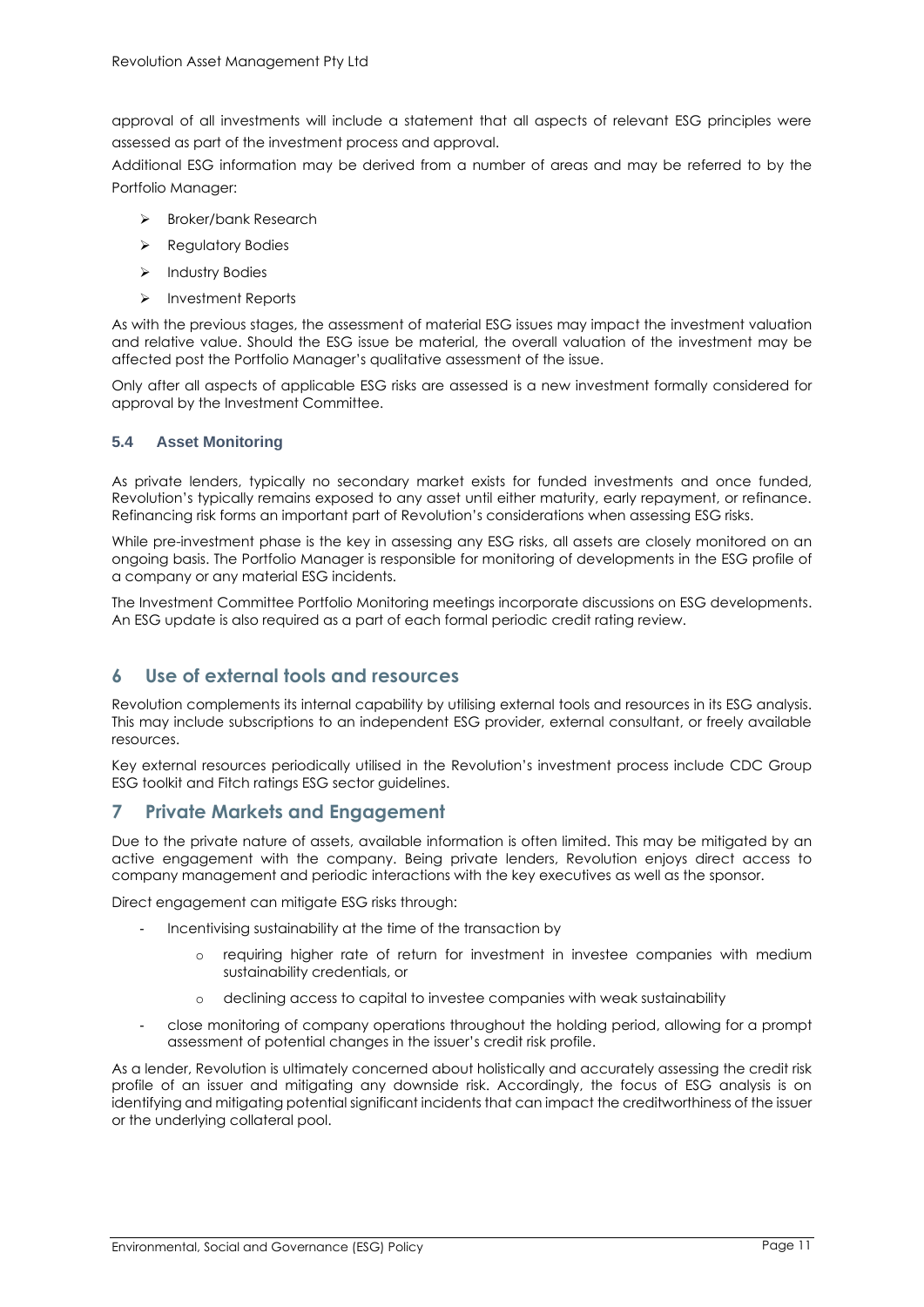#### <span id="page-11-0"></span>**8 Negative screening and exclusions**

Due to the private nature of assets, there is no active "universe" applicable to the strategy. Investments are assessed on case by case basis during the due diligence process. Revolution's screening criteria may be supported by case studies on individual investments. There are several case studies available where ESG was a key factor supporting or declining an investment.

Consistent with Revolution's corporate social responsibility and capital stewardship philosophy, issuers that are involved in the following sectors and/or activities are automatically excluded on ESG grounds.

#### **8.1 LBO**

| Sector              | Exposure Type             | Exposure level               | Rationale                                                                                                                                                                                                                                       |
|---------------------|---------------------------|------------------------------|-------------------------------------------------------------------------------------------------------------------------------------------------------------------------------------------------------------------------------------------------|
| Tobacco             | <b>Direct</b><br>Indirect | Any<br>>25% revenue          | implications from<br>Social<br>tobacco<br>manufacturing<br>distribution<br>and<br>inconsistent with<br>Revolution's<br><b>ESG</b><br>philosophy.                                                                                                |
| Munitions/Armaments | <b>Direct</b><br>Indirect | Any<br>Any                   | Social implications from manufacturing<br>supply of arms and munitions<br><b>or</b><br>with Revolution's<br>inconsistent<br>ESG<br>philosophy.                                                                                                  |
| <b>Thermal Coal</b> | <b>Direct</b><br>Indirect | Any<br>>25% revenue          | climate<br>Environmental<br>and<br>related<br>implications from extraction, distribution<br>and services to thermal coal industry<br>(resulting in high carbon emissions)<br><i>inconsistent</i><br>ESG<br>with<br>Revolution's<br>philosophy.  |
| Energy, Oil & Gas   | <b>Direct</b><br>Indirect | >50% revenue<br>>50% revenue | climate<br>Environmental and<br>related<br>implications from power generation and<br>extraction, distribution and services to oil<br>and gas industry (resulting in high carbon<br>emissions) inconsistent with Revolution's<br>ESG philosophy. |

#### **8.2 ABS**

| <b>ESG</b> Issue         | Exposure Type             | Exposure level |                                                                                                       |
|--------------------------|---------------------------|----------------|-------------------------------------------------------------------------------------------------------|
| <b>Predatory Lending</b> | <b>Direct</b><br>Indirect | Any<br>Any     | implications from<br>Social<br>predatory<br>lending inconsistent with Revolution's<br>ESG philosophy. |

#### <span id="page-11-1"></span>**9 Other considerations**

#### **9.1 Climate Change**

Revolution acknowledges the scientific consensus regarding climate change and the substantial impact of this issue resulting from man-made carbon emissions and other greenhouse gasses.

Revolution's exposure to climate risk in its investment strategy is mitigated by Revolution's focus on short to medium-term investment horizon, over which it has a better ability to holistically assess and manage climate change risks.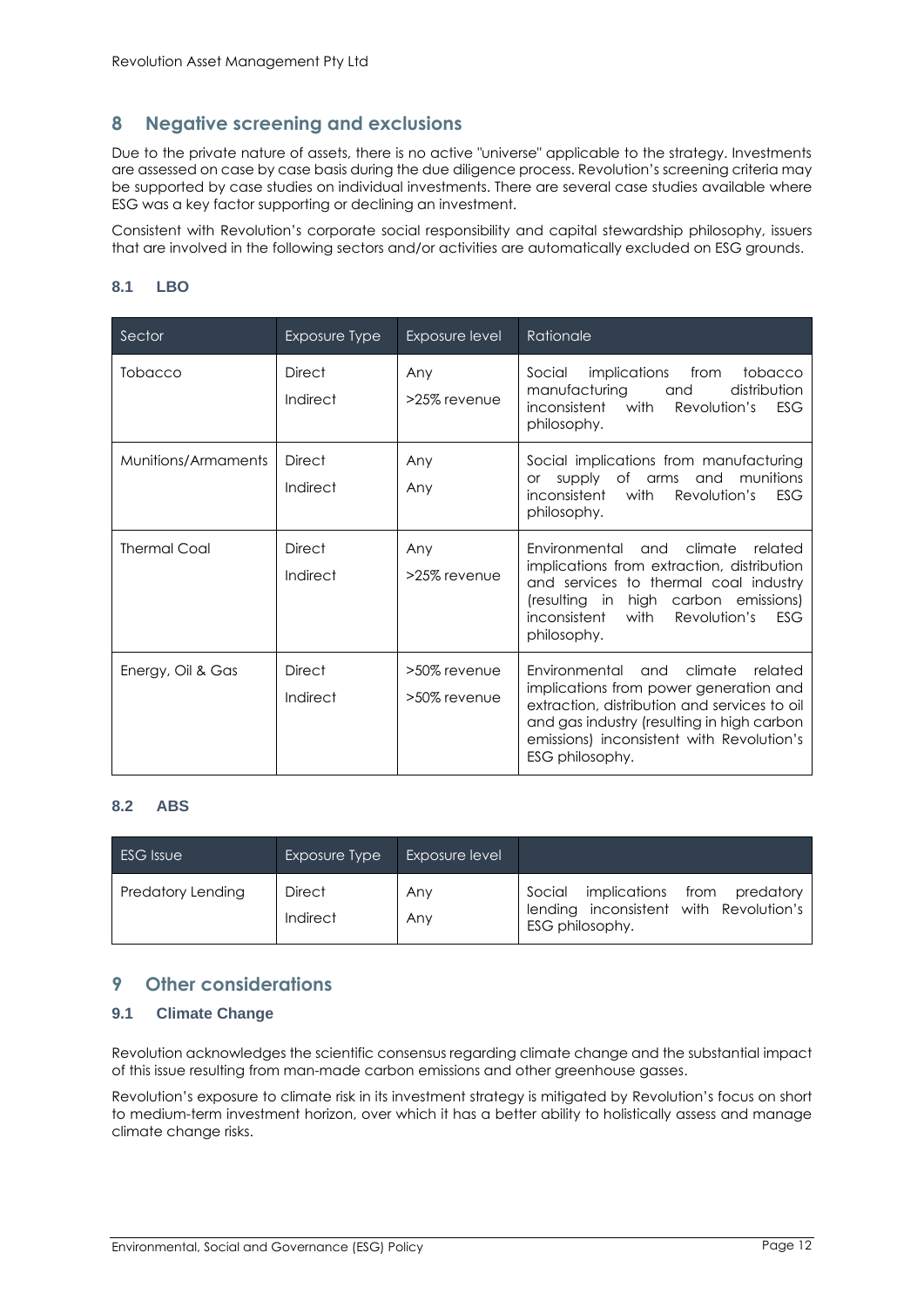While climate-related risks are generally longer-term risks, and Revolution's investment horizon is focused on short to medium-term investment opportunities, reinvestment risk is a key consideration within the investment strategy's horizon.

Accordingly, Revolution's climate awareness extends to its investment process through consideration of physical climate risk, transition risk, and incorporation of ever evolving views of the wider investment community and society. Revolution also understands climate change is not only a source of investment risks but also opportunities. Revolution will also consider potential positive implications of green assets in its investment process.

Further, Revolution also recognises its own corporate social responsibility as a steward of capital and the role it plays in the broader economy and society with respect to capital allocation.

#### **9.2 Modern Slavery**

It is Revolution's view that awareness of modern slavery risk is key to investment analysis, as Revolution considers such risk to have potential material contribution to overall credit risk.

Revolution's exposure to modern slavery risk in its investment strategy is mitigated by Revolution's focus exclusively on investments in companies and issuers operating in developed markets, particularly in Australia and New Zealand.

Nonetheless, Australian and New Zealand companies may at times outsource certain operations to offshore less developed locations where the risk of modern slavery is more prevalent or may be exposed to such risks through their supply chains.

Accordingly, Revolution considers modern slavery and labour risk more broadly in its ESG assessment of companies and issuers. Companies that engage in poor labour practices carry high social and governance risks, including but not limited to reputational and brand risk, potential for large scale litigation and loss of social licence. Revolution integrates labour risk considerations to ESG assessment of each investment with a view that these risks may result in business underperformance and in turn lead to potential default.

Further, Revolution also recognises its own corporate social responsibility as a steward of capital and the role it plays in the broader economy and society with respect to capital allocation.